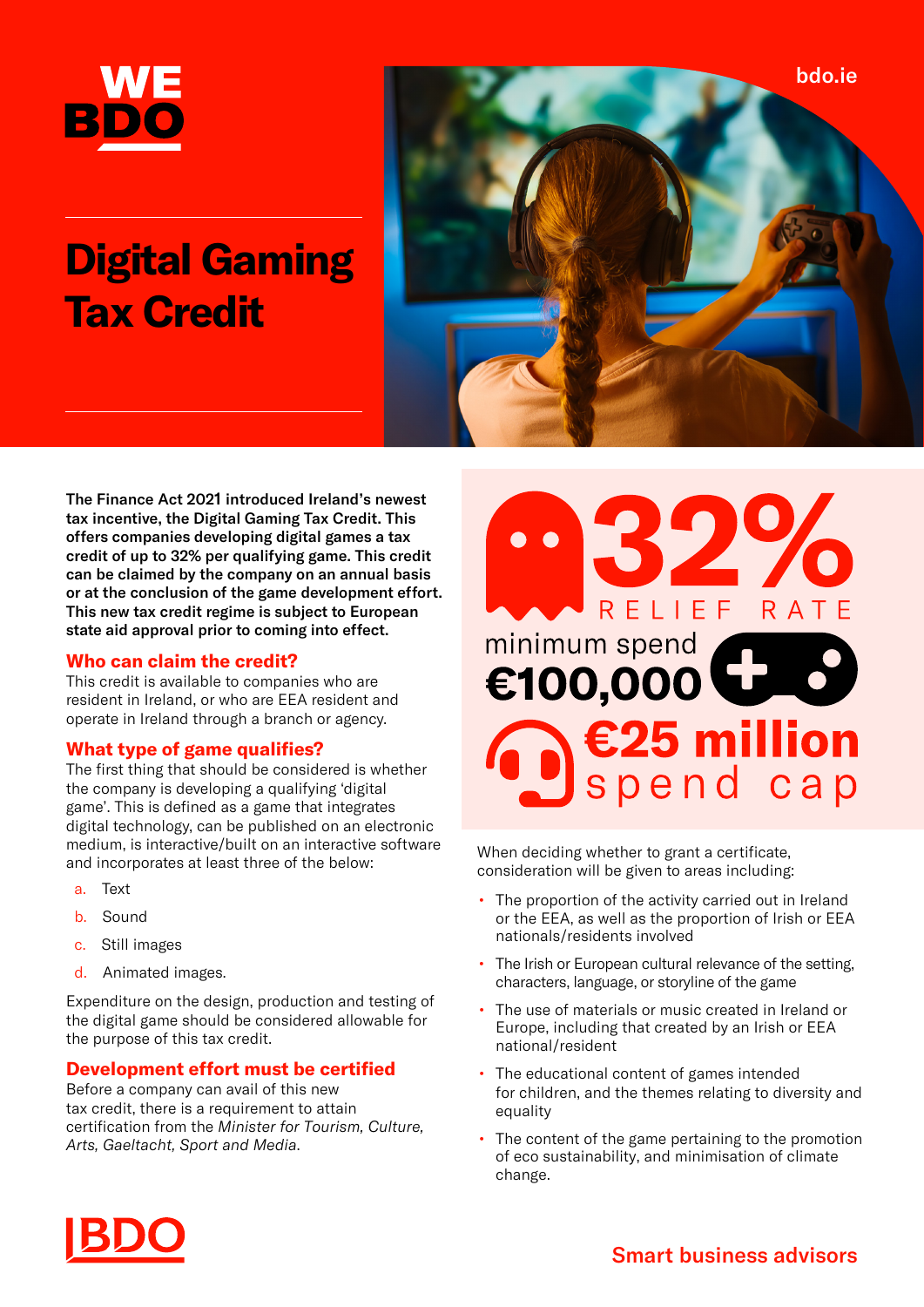# **Certification types**

The Minister can issue one of two types of certificates:

An interim certificate – this is issued to companies who are still in the process of developing their game.

A final certificate – this is issued to companies who have completed development of their game.

Information regarding the timeline of the application process for the cultural certificate from the *Minister of Tourism, Culture, Arts, Gaeltacht, Sport and Media* has yet to be confirmed. Given the similarities between this tax credit and the *Section 481 Film Corporation Tax Credit*, it is notable that with the Film tax credit, application for the cultural certificate must be filed no later than 21 days prior to the commencement of the bulk of the film production.



# **Calculating the Credit**

The Digital Gaming Tax Credit will be available to qualifying companies at 32% of the lowest of:

- Eligible Expenditure
- 80% of the Qualifying Expenditure
- €25,000,000

Qualifying Expenditure is the total expenditure incurred by the development company on the design, production, and testing of a digital game.

Eligible Expenditure is the portion of Qualifying Expenditure that is spent in Ireland or the EEA.

### **Example 1**

Company A spends €30,000,000 on the development of a digital game, with €10,000,000 expended in the EEA and the remaining €20,000,00 spent outside of the EEA. Three potential scenarios arise:

- 32% of €10,000,000 = €3,200,000
- 32% of 80% of €30,000,000\* = €7,680,000
- 32% of €25,000,000 = €8,000,000

Therefore, **Company A** would be able to avail of a tax credit amount of *€3,200,000*.

 $\sqrt{80\% \text{ of } \in 30,000,000} = \text{\textsterling}24,000,000$ 

#### **Example 2**

Company B spends €30,000,000 in the development of a digital game, with €25,000,000 expended in the EEA and the remaining €5,000,000 spent outside of the EEA. Three potential scenarios arise:

- $32\% \text{ of } \in 25,000,000$  =  $\in 8,000,000$
- 32% of 80% of €30,000,000 = €7,680,000
- 32% of €25,000,000 = €8,000,000

Therefore, **Company B** would be able to avail of a tax credit amount of *€7,680,000*.

#### **Example 3**

Company C spends €50,000,000 in the development of a digital game, with all of the €50,000,000 expended in the EEA. Three potential scenarios arise:

- $32\% \text{ of } \in 50,000,000$  = €16,000,000
- 32% of 80% of €50,000,000 = €12,800,000
- - $32\%$  of €25,000,000 = € 8,000,000
		-

Therefore, Company C would be able to avail of a tax credit amount of *€8,000,000*.

In any scenario, the maximum credit a company will be able to avail of for a single project, should be *€8,000,000*.